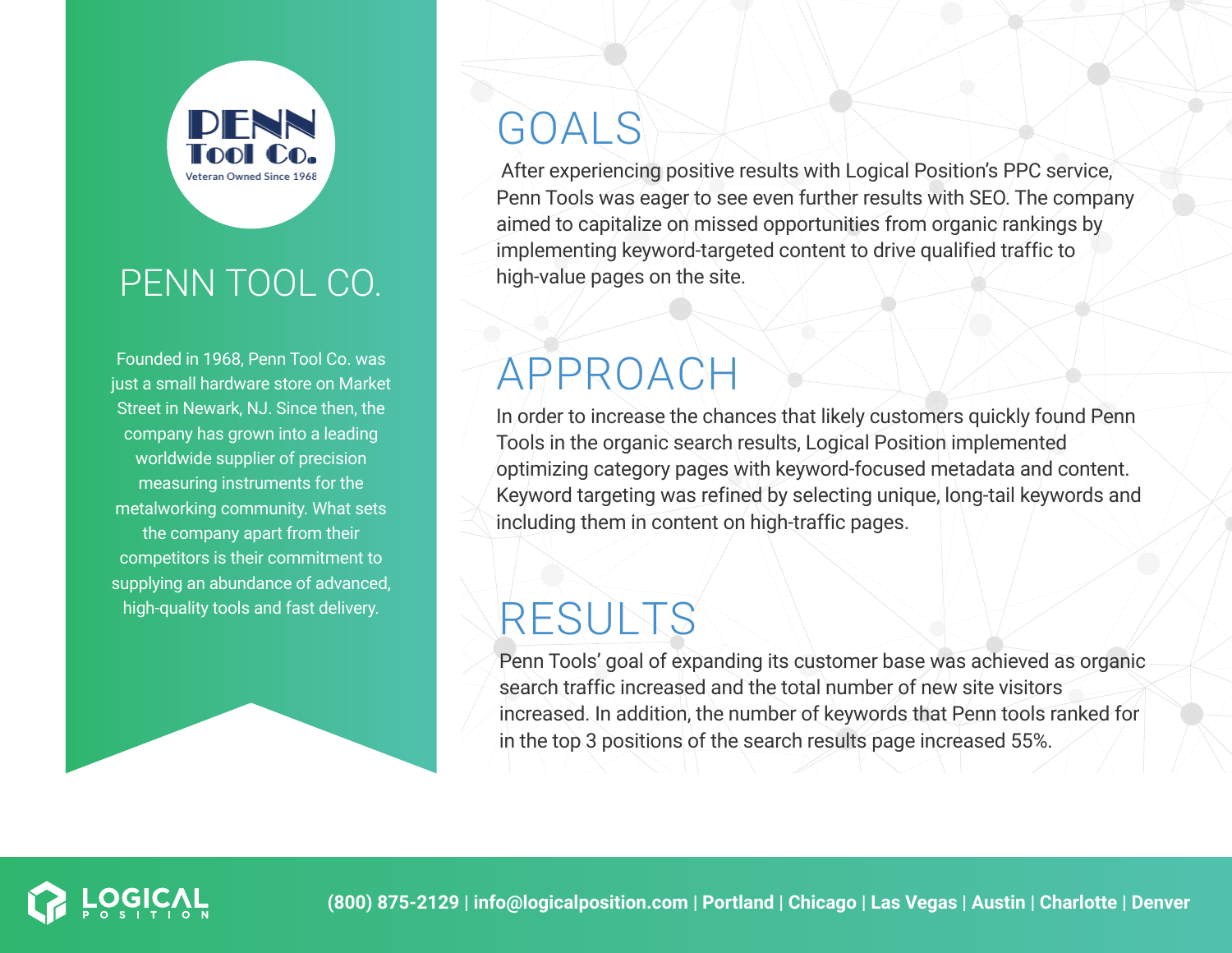### RESULTS

# July 2017 November 2017 84 2 131 Keywords Ranking in the Top 3 Positions:





**(800) 875-2129 | info@logicalposition.com | Portland | Chicago | Las Vegas | Austin | Charlotte | Denver**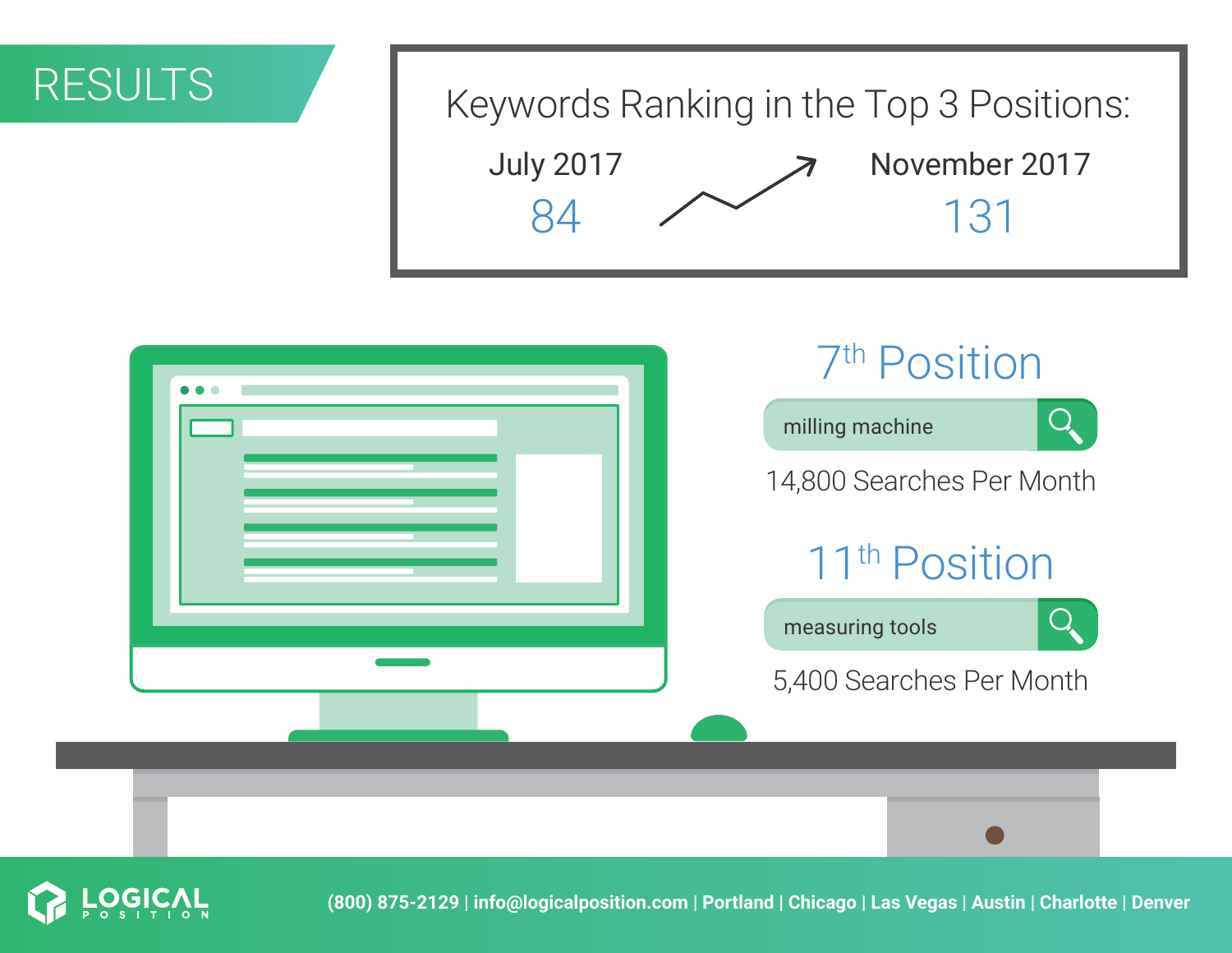## RESULTS - CONTINUED





**(800) 875-2129 | info@logicalposition.com | Portland | Chicago | Las Vegas | Austin | Charlotte | Denver**